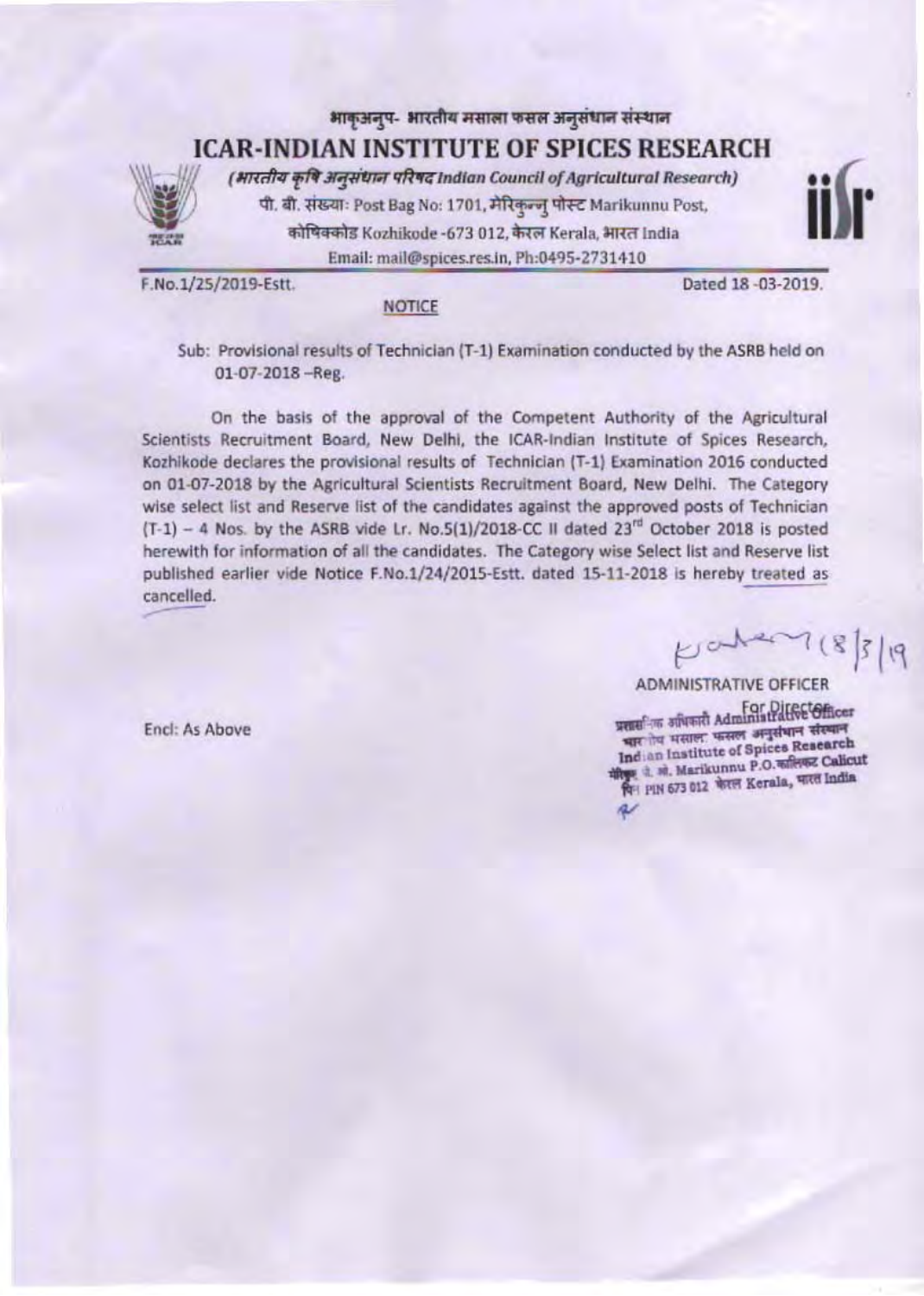### Select list of Technician (T1) - General - UR

| Name of the Institute                                                                             |                                |                         | ICAR - INDIAN INSTITUTE OF SPICES RESEARCH CALICUT |                                                                                |                      |        |                                              |             |                |                          |                                      |  |  |
|---------------------------------------------------------------------------------------------------|--------------------------------|-------------------------|----------------------------------------------------|--------------------------------------------------------------------------------|----------------------|--------|----------------------------------------------|-------------|----------------|--------------------------|--------------------------------------|--|--|
|                                                                                                   | Category wise vacancy position |                         | THREE                                              |                                                                                |                      |        |                                              |             |                |                          |                                      |  |  |
| Cut-off date of cligibility conditions<br>Functional Group (With Code No :)<br><b>Select List</b> |                                |                         |                                                    | 25-01-2016<br>-(Agri Related Subject (Field/Farm/Lab etc)<br><b>GENERAL-UR</b> |                      |        |                                              |             |                |                          |                                      |  |  |
|                                                                                                   |                                |                         |                                                    |                                                                                |                      |        |                                              |             |                |                          |                                      |  |  |
|                                                                                                   |                                |                         |                                                    |                                                                                |                      |        |                                              |             |                |                          |                                      |  |  |
| Sr. No.                                                                                           | Name of the candidate          | Name of Father / Mother | Roll No.                                           | <b>Previous Roll</b><br>NO.                                                    | <b>Date of Birth</b> | Gender | <b>Catcgory</b><br>$1.0-$<br><b>SC/ST/OB</b> | Divyang men | Ex-<br>service | <b>IICAR</b><br>employee | Marks of<br>candidate in the<br>Exam |  |  |
|                                                                                                   | MCHAMMED<br><b>SUDEER P</b>    | JAFAR P                 | 71600315                                           | 150100517                                                                      | 12-09-1991           | M      | OBC                                          |             |                |                          | 72.05                                |  |  |
|                                                                                                   | NIKHIL CM                      | <b>HARIDASAN CM</b>     | 71600074                                           | 150100553                                                                      | 18-05-1989           | M      | GEN                                          |             |                |                          | 68.36                                |  |  |
|                                                                                                   | 3 SHAJINA. O                   | ALI.                    | 71600229                                           | 150100769                                                                      | 09-12-1986           | F      | OBC                                          |             |                |                          | 68.04                                |  |  |

#### It is certified that:-

i) The applicants figuring in the draft merit list fulfill the educational qualification and the age requirements as specified for the relevant category with reference to the eligibility date prescribed in the requisite advertisement.

ii) The date of birth as mentioned by the applicants has been verified from the photocopy of matriculation certificates etc.

iii) Requisite relaxation of age and standards of qualifications as admissible to applicants of SC/ST/O8C/Ex-servicemen and divyang have been duly provided for. iv) Such of those applicants from the reserved category who have not availed any kind of relaxation have been treated as having qualified on their own merit as per

DOPT/GOI guidelines on this issue, if the marks scored by such candidate are more than the unreserved category candidate in the UR list.

Kronter 18/3/19

अलासनिक अभिकारी Administrative Officer भारतीय मसाल फसल अनुसंधान संस्थान Indian Institute of Spices Research गोरकुड़ पी. औ. Marikunnu P.O. कालिकट Calicut पिन FIN 673 012 फेरल Kerala, पारत india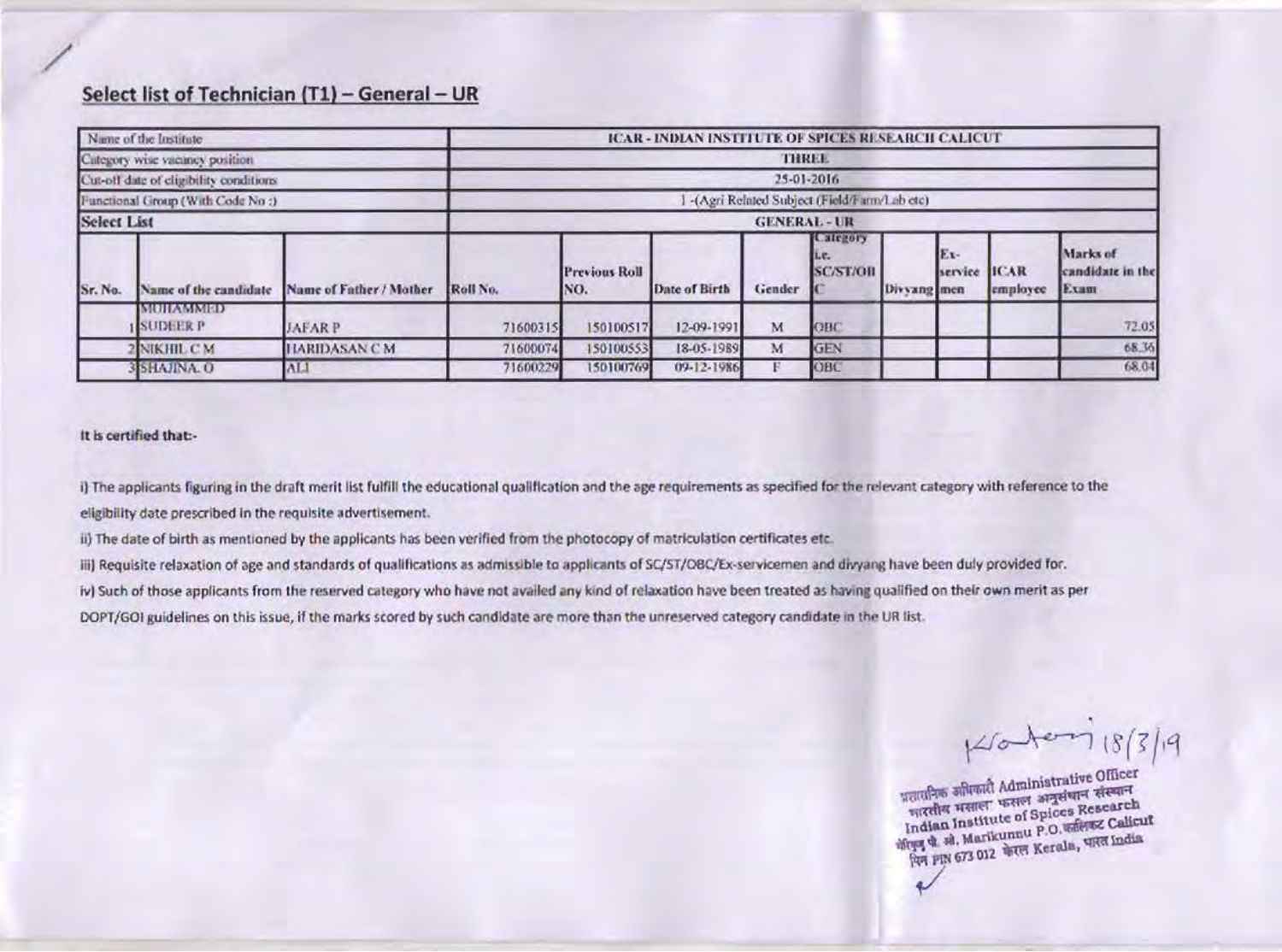### Reserve List of Technician (T1)- General - UR

| Name of the Institute<br>Category wise vacancy position<br>Cut-off date of eligibility conditions |                              |                          | ICAR - INDIAN INSTITUTE OF SPICES RESEARCH CALICUT<br><b>THREE</b> |                                  |                      |        |                                              |             |                |                  |                                      |  |  |
|---------------------------------------------------------------------------------------------------|------------------------------|--------------------------|--------------------------------------------------------------------|----------------------------------|----------------------|--------|----------------------------------------------|-------------|----------------|------------------|--------------------------------------|--|--|
|                                                                                                   |                              |                          |                                                                    |                                  |                      |        |                                              |             |                |                  |                                      |  |  |
|                                                                                                   |                              |                          |                                                                    | Functional Group (With Code No:) |                      |        | 1-(Agri Related Subject (Field/Farm/Lab etc) |             |                |                  |                                      |  |  |
| <b>Reserve List</b>                                                                               |                              |                          | <b>GENERAL - UR</b>                                                |                                  |                      |        |                                              |             |                |                  |                                      |  |  |
| Sr. No.                                                                                           | Name of the candidate        | Name of Father / Mother  | Roll No.                                                           | <b>Previous Roll</b><br>NO.      | <b>Date of Birth</b> | Gender | Calegory<br>li.e.<br><b>SC/ST/OB</b>         | Divyang men | Ex-<br>service | ICAR<br>employee | Marks of<br>candidate in the<br>Exam |  |  |
|                                                                                                   | <b>VISHNU B</b>              | <b>BALACHANDRAN NAIR</b> | 70300201                                                           | 150100938                        | 04-05-1991           | M      | GEN                                          |             |                |                  | 68.04                                |  |  |
|                                                                                                   | <b>2 JOHN PETER</b>          | PETER JOHN               | 70300133                                                           | 150100423                        | 21-10-1989           | M      | <b>GEN</b>                                   |             |                |                  | 65.69                                |  |  |
|                                                                                                   | <b>SIBIMOL P</b>             | <b>SURESAN P</b>         | 71600361                                                           | 150100813                        | 06-05-1987           | F      | OBC                                          |             |                |                  | 63,05                                |  |  |
|                                                                                                   | K BUILGASANNA<br><b>RANI</b> | KARUMURI KRISHNA<br>RAO  | 70800110                                                           | 70107016                         | 21-04-1987           | F      | <b>GEN</b>                                   |             |                |                  | 61.39                                |  |  |
|                                                                                                   | <b>H.ROHIT</b>               | <b>S.HAREENDRAKUMAR</b>  | 71600246                                                           | 150100683                        | 17-03-1997           | м      | <b>GEN</b>                                   |             |                |                  | 61.07                                |  |  |
|                                                                                                   | <b>NKRATHIN</b>              | <b>BALAKRISHNAN NK</b>   | 71600236                                                           | 130102488                        | 29-04-1988           | M      | <b>GEN</b>                                   |             |                |                  | 60.75                                |  |  |
|                                                                                                   | MURATHER STINGER             | K MADHAVANKUTTY PA       | 71600129                                                           | 20100077                         | 17-11-1989           | M      | OBC                                          |             |                |                  | 58.73                                |  |  |
|                                                                                                   | <b>8 AMAL JOHNY</b>          | <b>JOHNY MD</b>          | 71600322                                                           | 150100055                        | 08-07-1997           | M      | <b>GEN</b>                                   |             |                |                  | 58.40                                |  |  |
|                                                                                                   | 9 AMBILY MN                  | <b>M V NARAYANAN</b>     | 70300419                                                           | 280112062                        | 31-07-1985           | F      | <b>GEN</b>                                   |             |                |                  | 58.05                                |  |  |
|                                                                                                   | <b>IO VISHNUP G</b>          | GOPT                     | 70300412                                                           | 280112083                        | 23-04-1992           | M      | ОВС                                          |             |                |                  | 57.75                                |  |  |
|                                                                                                   | 11 SHUIL C                   | <b>MADHAVAN</b>          | 71600027                                                           | 150100792                        | 22-07-1988           | M      | OBC                                          |             |                |                  | 57.72                                |  |  |
|                                                                                                   | 12 JUNAID K.K.V              | <b>KHADAR K.K.V</b>      | 71600175                                                           | 150100432                        | 26-05-1993           | M      | OBC                                          |             |                |                  | 57,04                                |  |  |

It is certified that:-

i) The applicants figuring in the draft merit list fulfill the educational qualification and the age requirements as specified for the relevant category with reference to the eligibility date prescribed in the requisite advertisement.

ii) The date of birth as mentioned by the applicants has been verified from the photocopy of matriculation certificates etc.

iii) Requisite relaxation of age and standards of qualifications as admissible to applicants of SC/ST/OBC/Ex-servicemen and divyang have been duly provided for.

iv) Such of those applicants from the reserved category who have not availed any kind of relaxation have been treated as having qualified on their own merit as per DOPT/GOI guidelines on this issue, if the marks scored by such candidate are more than the unreserved category candidate in the UR list.

चारतीय भसाल कसल अनुसंधान संस्थान Indian Institute of Spices Research May 4, m. Marikunnu P.O. walang Calicut Age pay any off ware Recible, with feature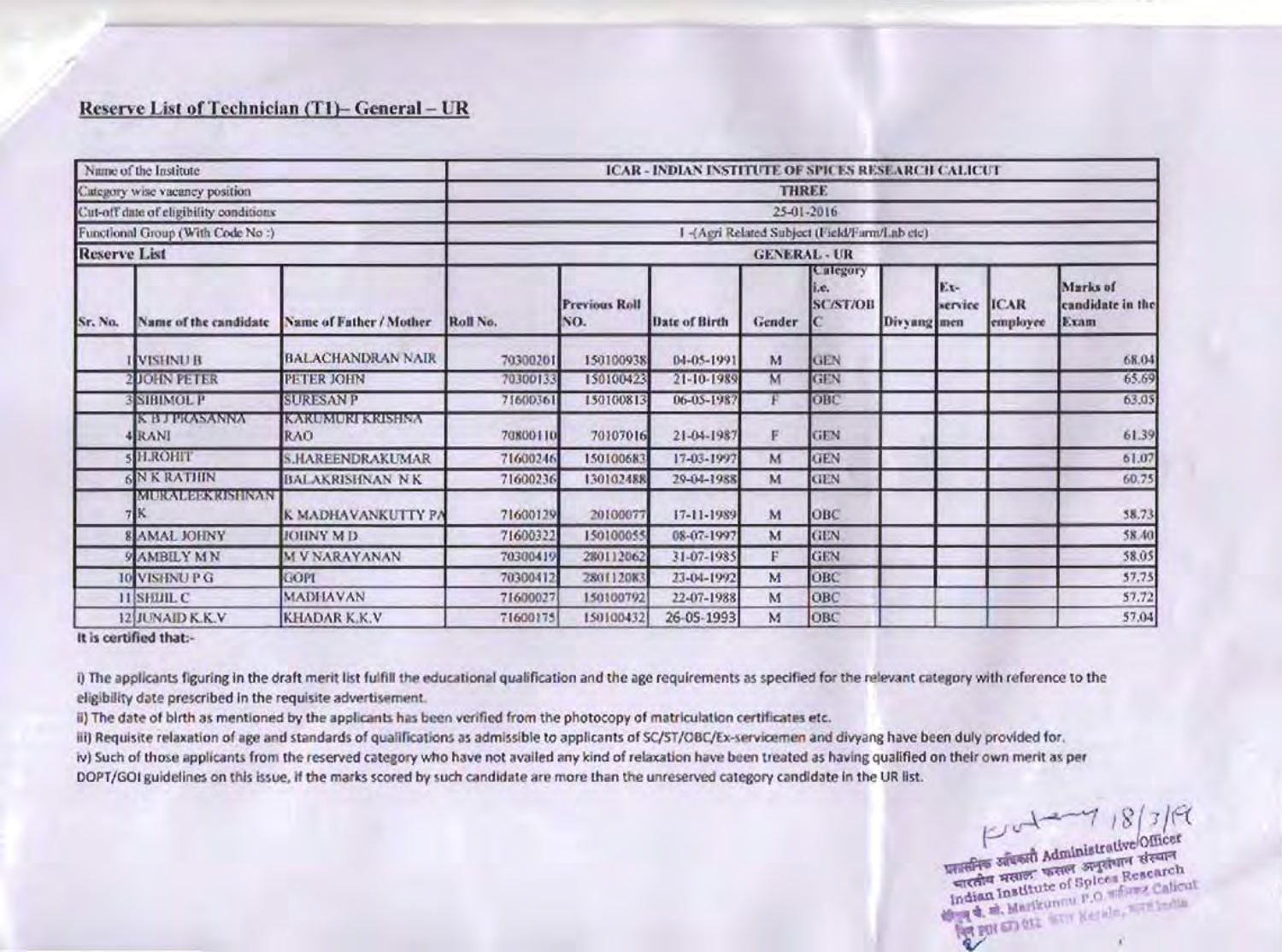## Select List of Technician (T1)-SC

|                                                                                                              | Name of the Institute                 |                                                        |          |                                             | <b>ICAR - INDIAN INSTITUTE OF SPICES RESEARCH CALICUT</b> |        |                                    |         |                               |          |                                         |  |
|--------------------------------------------------------------------------------------------------------------|---------------------------------------|--------------------------------------------------------|----------|---------------------------------------------|-----------------------------------------------------------|--------|------------------------------------|---------|-------------------------------|----------|-----------------------------------------|--|
| Category wise vacancy position<br>Cut-off date of eligibility conditions<br>Functional Group (With Code No:) |                                       |                                                        |          |                                             |                                                           |        |                                    |         |                               |          |                                         |  |
|                                                                                                              |                                       |                                                        |          | 25-01-2016                                  |                                                           |        |                                    |         |                               |          |                                         |  |
|                                                                                                              |                                       |                                                        |          | -(Agri Related Subject (Field/Farm/Lab etc) |                                                           |        |                                    |         |                               |          |                                         |  |
|                                                                                                              | <b>Select List</b>                    |                                                        |          |                                             |                                                           |        | <b>GENERAL - UR</b>                |         |                               |          |                                         |  |
| Sr.                                                                                                          | No. Name of the candidate             | Name of<br>Father /<br>Mother                          | Roll No. | <b>Previous</b><br>Roll NO.                 | Date of Birth                                             | Gender | <b>Category</b><br>Le.<br>SC/ST/OB | Divyang | <b>Ex-service ICAR</b><br>men | employee | Marks of<br>candidate<br>in the<br>Exam |  |
|                                                                                                              | <b>AVINASH</b><br><b>BRAHAMWANSHI</b> | <b>MUNNAL</b><br>IAL<br><b>BRAHAM</b><br><b>WANSHI</b> |          | 70900034 80100154                           | 06-02-1989 M                                              |        | <b>SC</b>                          |         |                               |          | 49.71                                   |  |

It is certified that:-

i) The applicants figuring in the draft merit list fulfill the educational qualification and the age requirements as specified for the relevant category with reference to the eligibility date prescribed in the requisite advertisement.

ii) The date of birth as mentioned by the applicants has been verified from the photocopy of matriculation certificates etc.

iii) Requisite relaxation of age and standards of qualifications as admissible to applicants of SC/ST/OBC/Ex-servicemen and divyang have been duly provided for.

iv) Such of those applicants from the reserved category who have not availed any kind of relaxation have been treated as having qualified on their own merit as per DOPT/GOI guidelines on this issue, if the marks scored by such candidate are more than the unreserved category candidate in the

Koker  $18/$ 

प्रशासनिक अभिकारी Administrative Officer भारतीय मसाल फसल अनुसंधान संस्थान Indian Institute of Spices Research Migg & st. Marikunnu P.O. wifers Calicut fter pin 673 012 with Kerala, vitte india